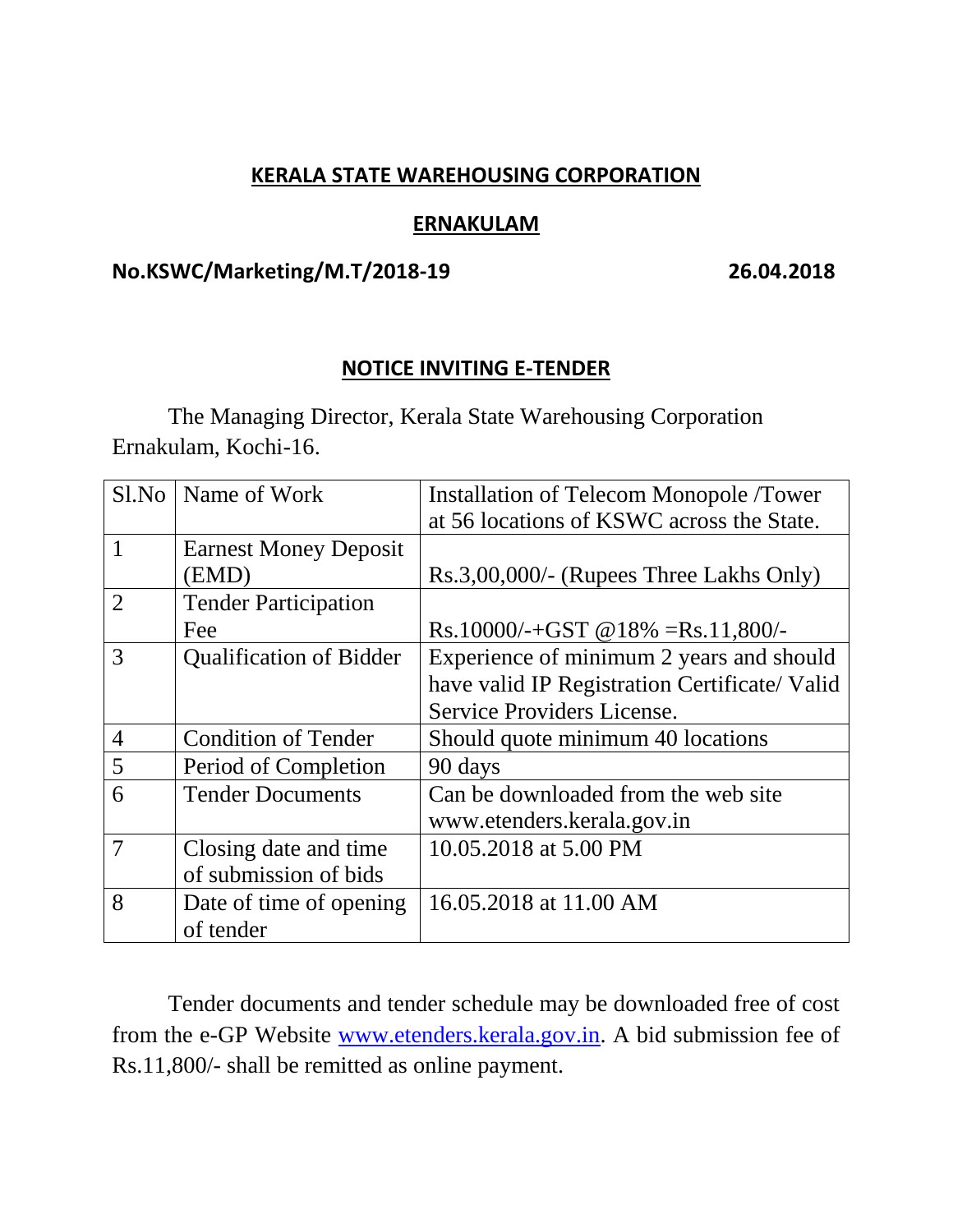[2]

Tenders should be submitted in two envelope system namely

# **1.Technical bid**

# **2. Price bid.**

The Price bid will be opened only if the tenderer qualifies with the terms & conditions prescribed in the Technical bid.

## **Terms & conditions:**

## **I. Technical Bid**

- 1. A brief history of the company with experience of minimum 2 years.
- 2. Copy of IP Registration Certificate/Service Providers license.
- 3. A statement showing total number of locations quoted.
- 4. An E.M.D of Rs.3 lakhs is to be remitted by way of D.D in favour of Managing Director, KSWC, Kochi-16. The EMD of the rejected tenderers will be refunded at once.
- 5. Should quote for minimum 40 locations out of 56 locations (list to be attached).
- 6. Scanned copy of PAN.
- 7. Scanned copy of GST.

## **II. Price Bid**

1. Document with details of locations and rates quoted in the enclosed BOQ

All bid/tender documents are to be submitted online only and in the designated cover(s)/envelope(s) on the e-GP website. Tenders/bids shall be accepted only through online mode on the e-GP website and no manual submission of the same shall be entertained. Late tenders will not be accepted.

Tender documents duly filled and signed, self attested copy of IP Registration Certificate/Service Providers License , e payment form duly filled, bid capacity certificates, original preliminary agreement in stamp paper Rs.200/- and EMD exemption certificate (if any) shall be submitted online